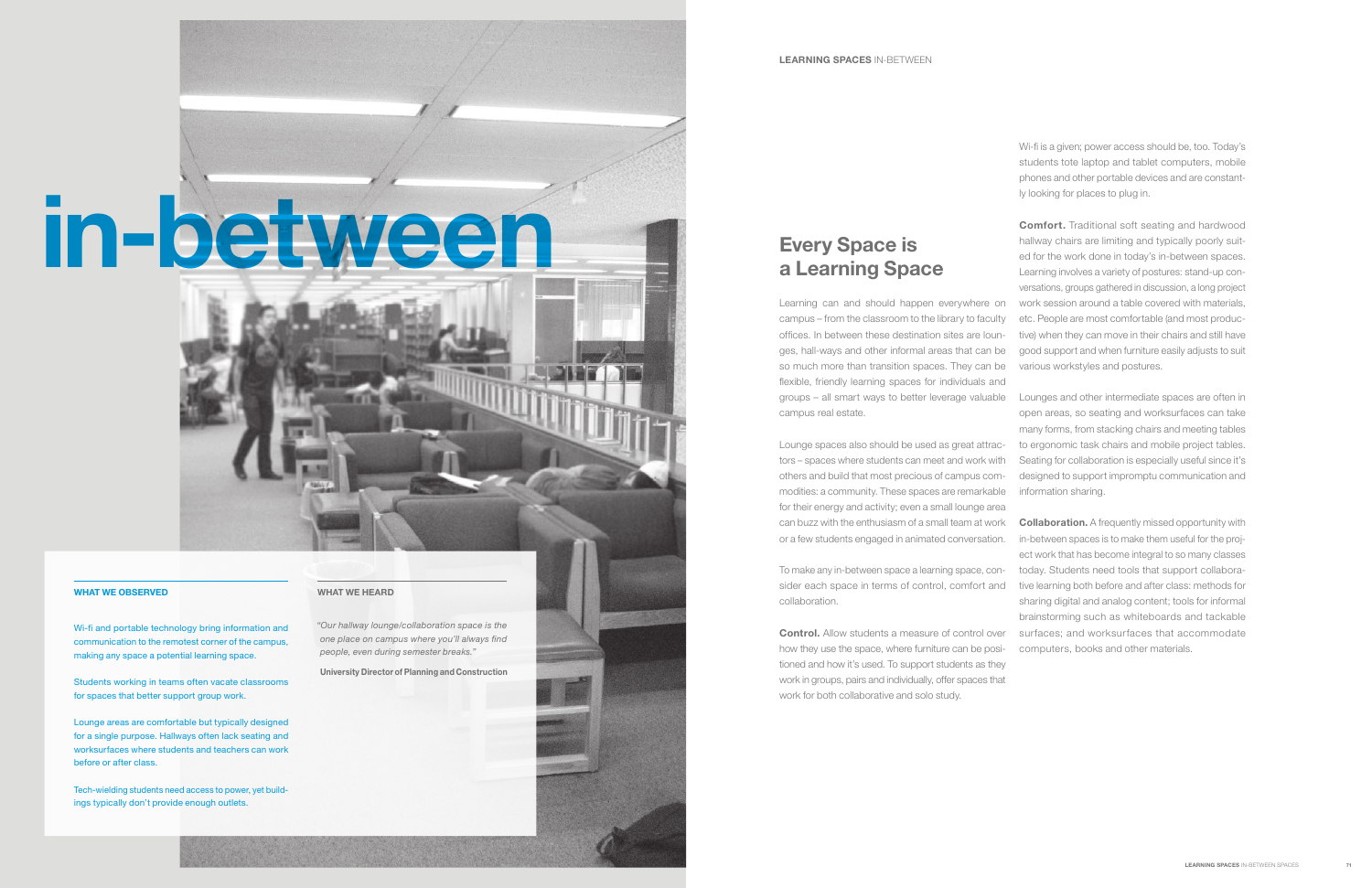- 1 Furniture should support the various postures of students while studying and working: standing, leaning, working at a table, seated in group discussions, hunched over a keyboard, relaxed reading, etc.
- 2 Offer booth spaces, which students often fill first because they offer larger worksurfaces and privacy for users.
- 3 Create spaces for focus and concentration for students throughout the day.

- 1 Connecting corridors with daylight-streaming windows attracts students and can be easily equipped for study with tables, booths and comfortable seating.
- 2 Bring power to the people: it's almost impossible to provide too many power outlets for today's tech-loving students.

# PUBLIC/ALONE

# PRIVATE/ALONE

# Tips for In-between **Workspaces**

- 1 Students and educators typically have to quickly vacate a room at the end of class to make way for the next group. Small collaboration spaces located outside the classroom invite students to continue class discussions.
- 2 Informal seating areas near classrooms give students convenient places to connect before and after class.
- 3 Create niches in hallways for groups of instructors and students moving in and out of classrooms.
- 4 Postural changes support how students choose to work and provide choices to allow individuals, pairs or teams to work together.

# PUBLIC/TOGETHER

- 1 Whiteboards and lounge seating with tablet arms or small worksurfaces help define smaller, intimate spaces within a larger environment.
- 2 Portable whiteboards are inexpensive yet helpful tools for groups creating and evaluating content.
- 3 Small project rooms located near open areas provide workspace for student teams.
- 4 Mobile tables, chairs on casters, seating that nests or stacks and portable whiteboards let users set up quickly for the work at hand and allow them to make the space their own.

## PRIVATE/TOGETHER

Whether students need focus time, team time or me time, Regard offers them the choice. The system supports a range of needs, while providing access to power and support for multiple postures.

Leveraging real estate in lounge spaces, hallways and common areas is simple: give users the means for control, comfort and collaboration. These attributes can change the simplest in-between space into a multi-purpose workspace, allowing students to maximize space and support choice and control over their learning.

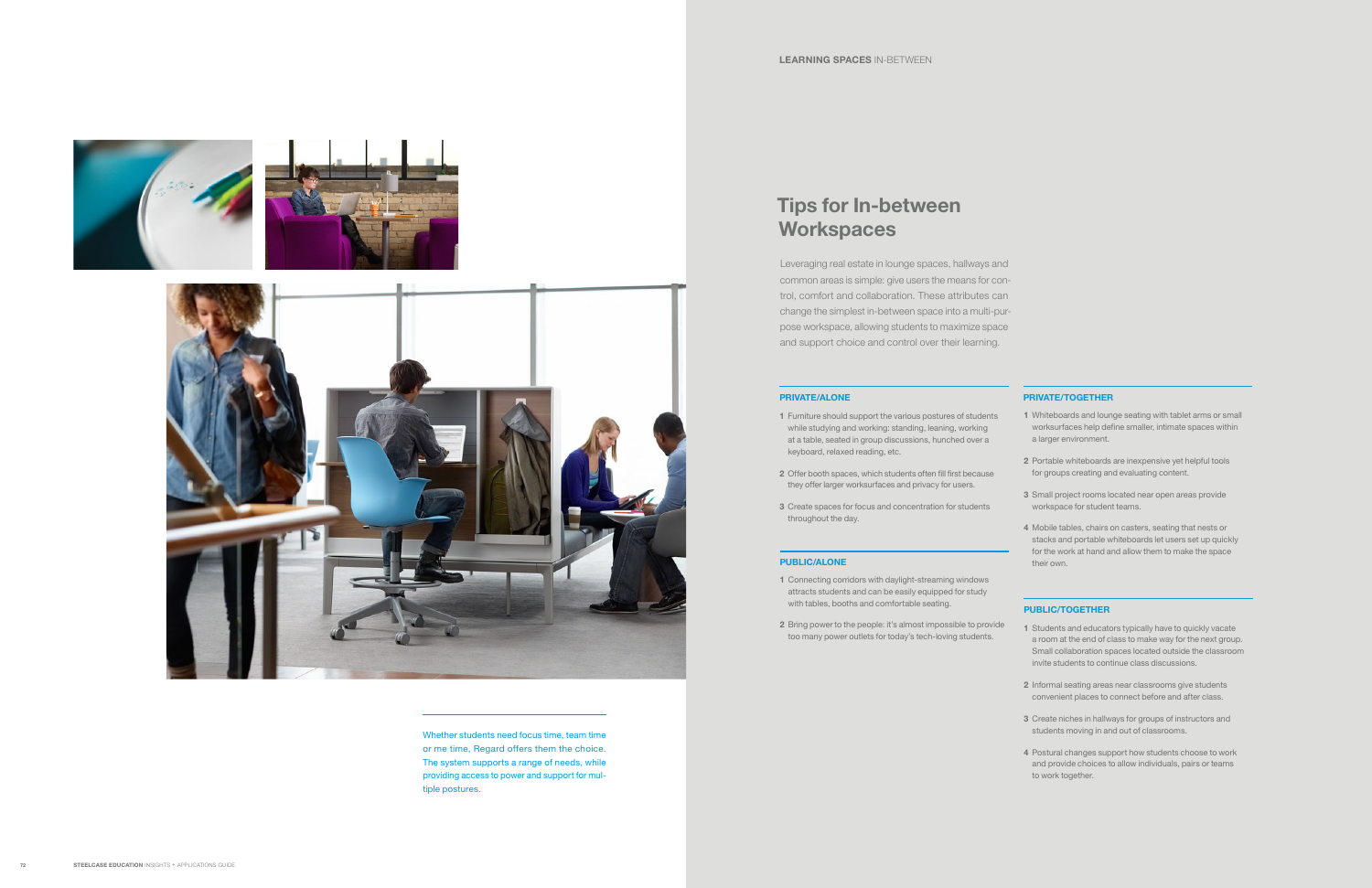From standing-height tables to collaborative seating, this lounge provides students a variety of spaces to choose from, whether studying alone or with others.

This is a highly social lounge space where students can intentionally or coincidentally connect with faculty or fellow students.

The Campfire Big Table can be used as a meeting place or a workstation for six people. It comes with a full top or is available with a technology tray and

# PUBLIC/TOGETHER  $+$   $+$   $-$  +  $+$   $+$   $+$   $+$   $+$   $+$   $+$   $+$   $+$   $+$   $+$   $+$   $+$   $+$   $-$

power for a great place to recharge and study. The Campfire collection provides spaces with a wide range of private or open solutions. Here, a more private space offers students a getaway from other, more public lounge spaces.



# Collaborative choices Comfort space Comfort space

| <b>FEATURED PRODUCTS</b> |  | <b>FEATURED PRODUCTS</b> |
|--------------------------|--|--------------------------|
|                          |  |                          |
|                          |  |                          |
|                          |  |                          |

Bob side table



i2i seating is designed for collaboration, offering students the ability to orient themselves to their fellow collaborators without taking away their focus or sacrificing comfort.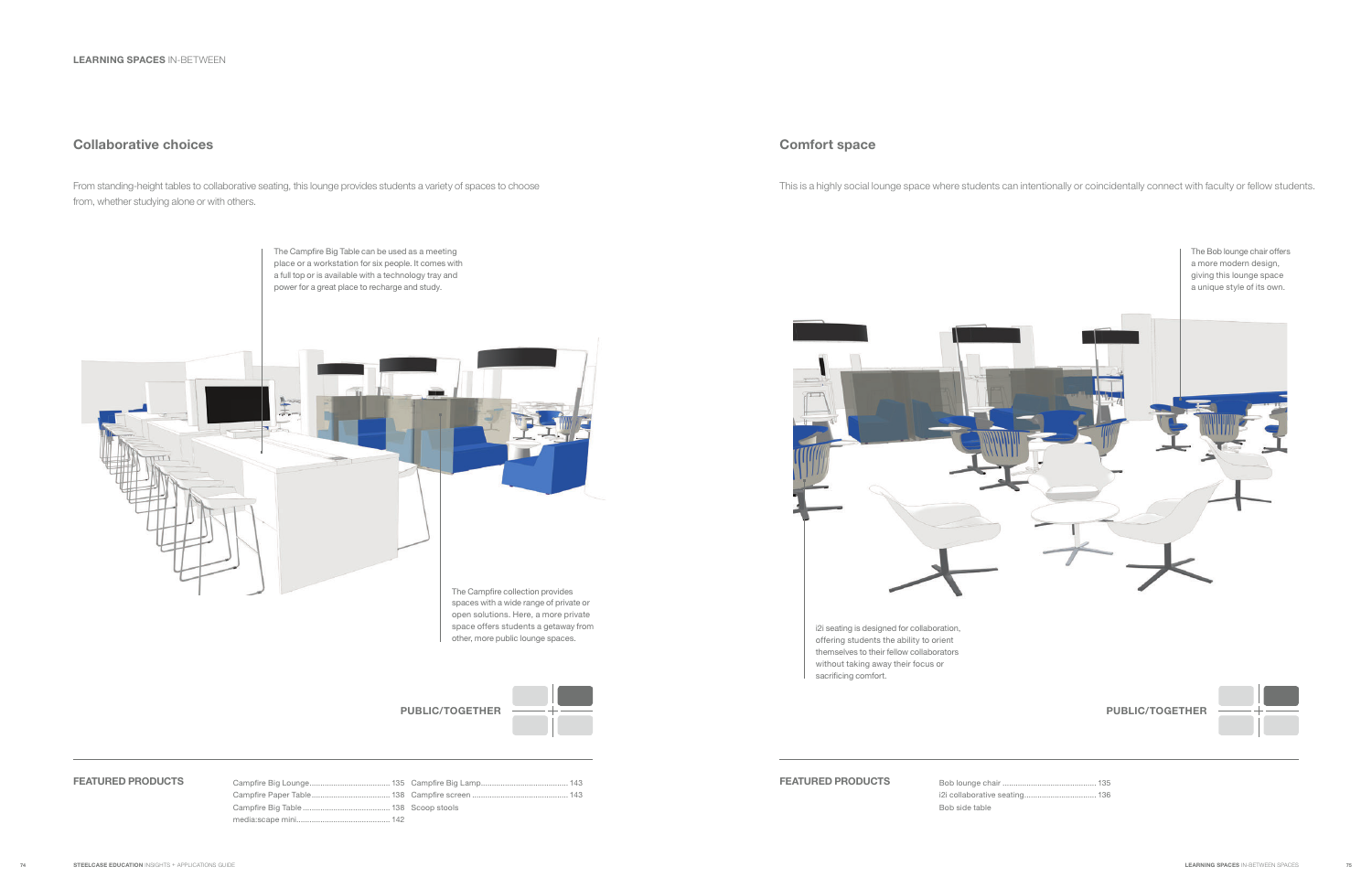# Blended learning collaborative

This space encourages informal interactions and is ideal for research projects when students need to connect with a remote expert or team.

# Collaborative lounge

This in-between space offers a unique lounge aisle with small collaborative tables on the left and soft seating with tables and power built in on the right, offering students and educators choice and control over where they work.

A variety of spaces gives



Enea Lottus chair..... Lagunitas ................ Enea table ................



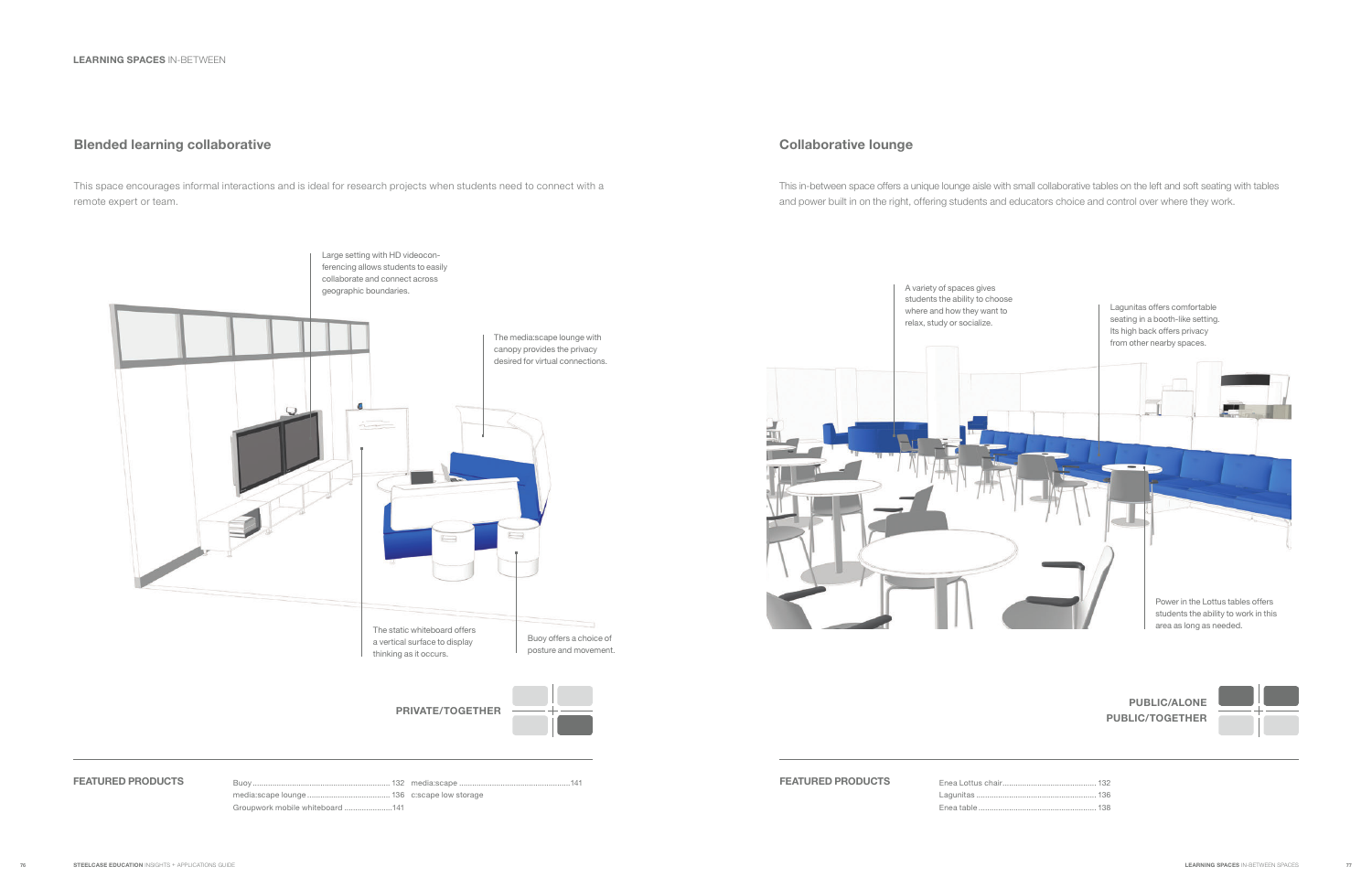Learning expands beyond the four walls of a classroom. Making use of in-between spaces allows every space to become a learning space.

# Extending instruction

Instruction and collaboration no longer need to end with the class period. In-between spaces outside classrooms can work harder to continue class discussions.

before and after class.

 $\sqrt{2}$ 



Soft seating provides a touchdown space for students that arrive early to class.



Buoy .... Campfire Big Loung media:scape kiosk.

Campfire Screen............................................ 143 Campfire Personal Table

# PUBLIC/ALONE PRIVATE/TOGETHER



# **Collaboration**